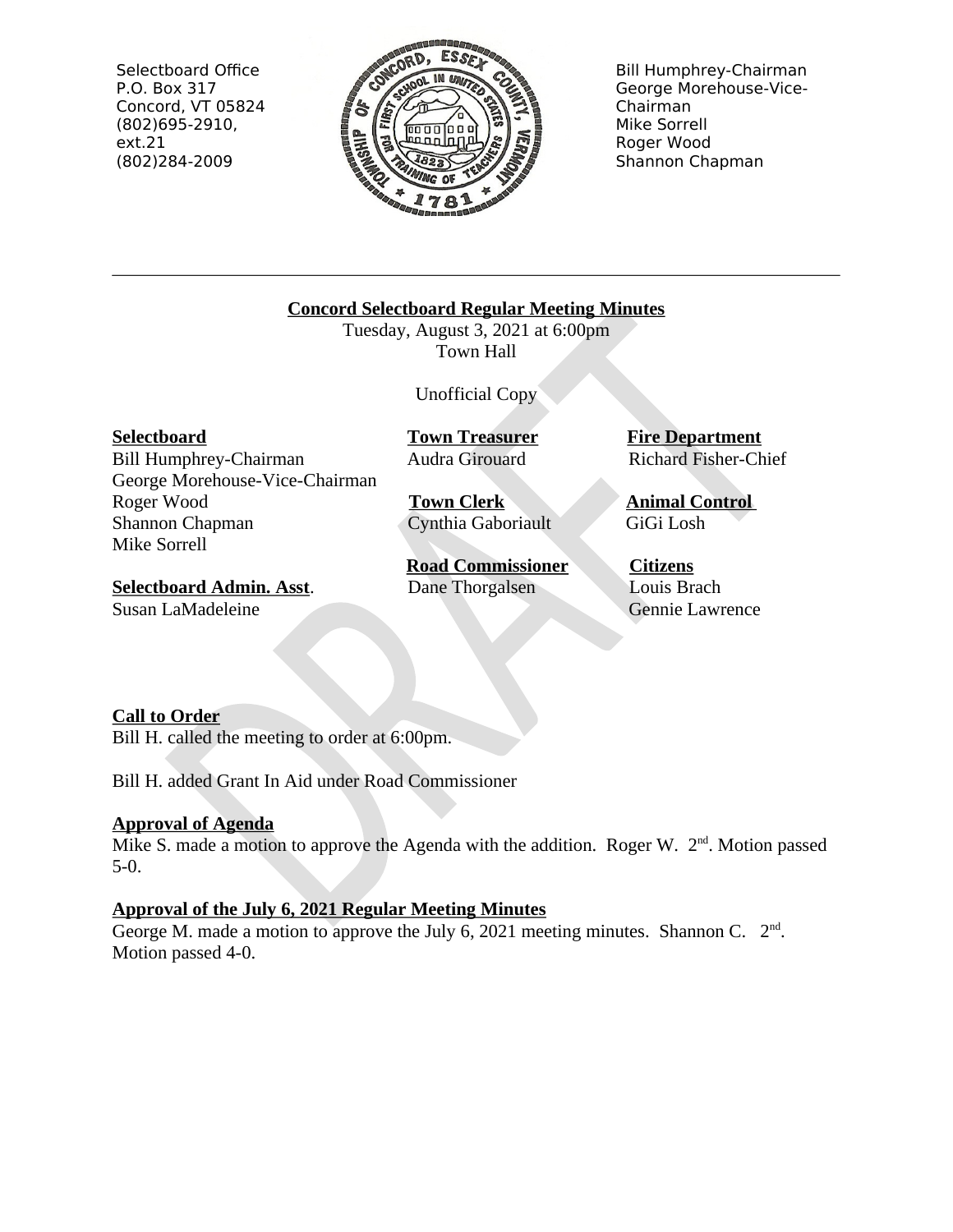# **Citizen's Concerns**

Louis Brach-Cross Road requested that 2 agenda items be removed from the agenda. 1. Mitchell Road Name Change--Mr. Brach was informed that there would be a Hearing on the subject to discuss at length.

2. Appointments of Health Officer and Planning Board Member—stated that he hadn't had enough time to research the people being appointed. Mr. Brach's requests were denied by the Board.

# **Old Business**

## **Town Clerk**

Cindy G. Stated that the Board of Civil Authority met on July 22, 2021 to purge the checklist. She also said that she has received 63 property transfers since January 2021. She also stated that a citizen of Concord wanted to give a big shout out to the Concord Road Crew for a great job done on Walker Pit Road.

## **Town Treasurer**

Audra G. provided the Board with the Monthly Reports and the July Warrants for review. She presented the Board with the USDA grant reimbursement for \$83,638.00 for new fire truck. Signature of the Chairman was required. She also stated that the Town has received a Highway Supplement Payment of \$3,287.95 from the State.

## **Zoning Administrator**

Audra G. updated the Board on the Shirley Bunnell property as of today there has been no progress.

She requested that the Board solicit bids to clean up the property and that the work begin on September 1, 2021.

Mike S. made a motion to solicit Bids for the cleanup of the Bunnell Property. Shannon C. 2<sup>nd</sup>. Motion passed 5-0.

She informed the Board that there will be a status conference call on August 9, 2021 with Frederick Schwag-South Street property.

She stated that Pamela and Bill Bunnell came in to see her on July 27, 2021 and stated that they would have the property on Grist Mill Pit Road cleaned up in two weeks.

# **Mitchell Road Name Change**

Audra G. Stated that there is now a primary residence being built on the Class 4 section of Mitchell Road. She has requested that part of Mitchell Road where the property is located be renamed so that Emergency Services can locate them easier.

George M. made a motion to change the name for 700 feet of Mitchell Road starting at LeClair Road. The new proposed name is Cobblestone Road. Roger W. 2<sup>nd</sup>. Motion passed 4-0. 1 opposed.

Date of Hearing on the matter will be August 17, 2021 at 6:15pm.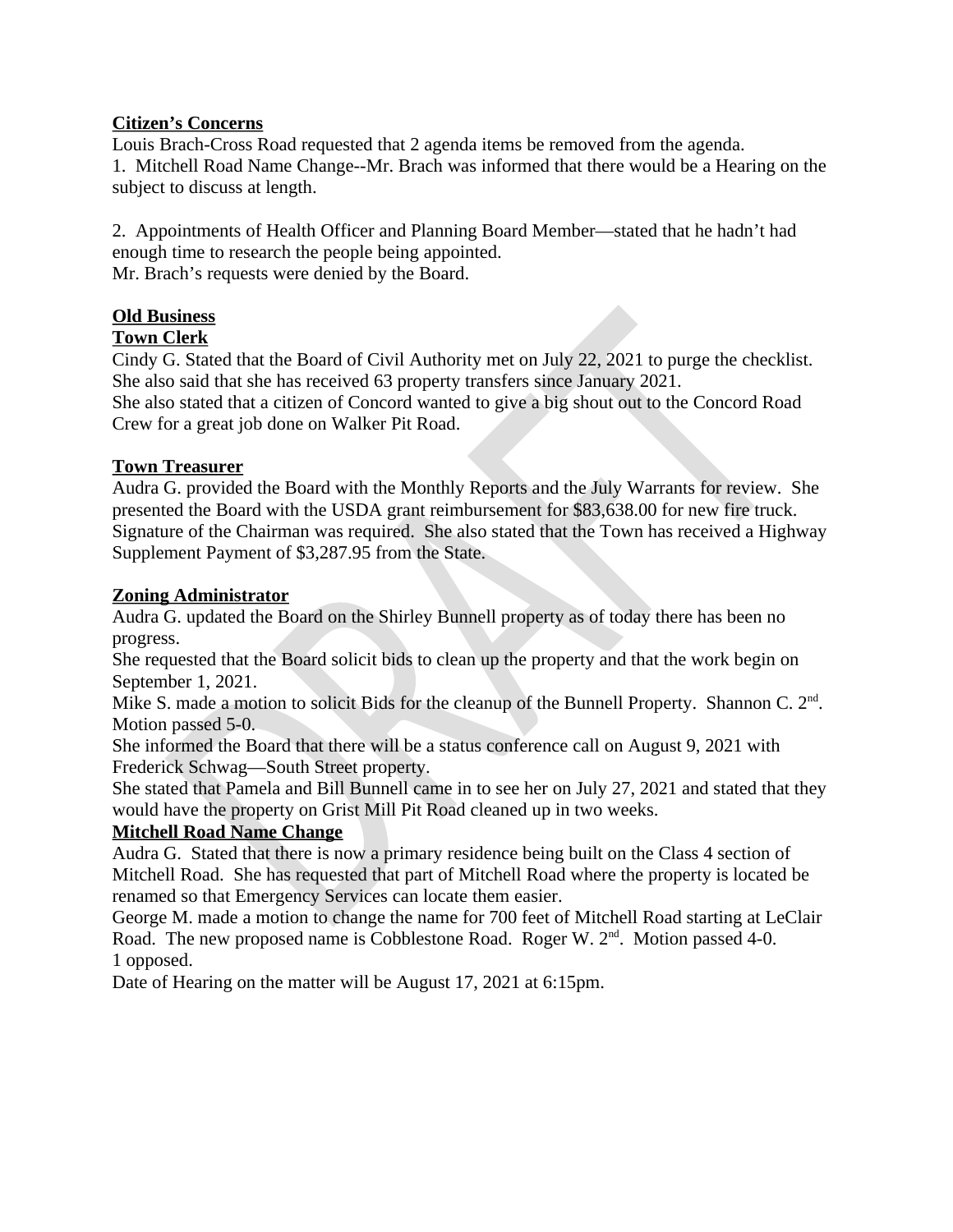# **Road Commissioner**

Dane T. stated that the new town truck is expected to arrive on September 1, 2021

# • Paving Bids

Bill H. opened the bids for the Oregon Road Paving Project. Three Bids were received.

- 1. Black Top--------------------\$240,248.00, \$81.44 per ton.
- 2. Pike Industries--------------\$250,750.00, \$85.00 per ton.
- 3. Central Asphalt Paving---- \$264,025.00, \$89.50 per ton.

Mike S. made a motion to accept the bid from Black Top in the amount of \$240,248.00 at \$81.44 per ton. Roger W. 2<sup>nd</sup>. Motion passed 5-0.

## **Fire Department**

Richard F. requested that the Board lower the asking price of the old fire truck to \$23,500.00. George M. made a motion to lower the asking price to \$23,500.00. Mike S. 2<sup>nd</sup>. Motion passed  $5-0.$ 

## **Selectboard Admin. Asst.**

# • Updates From Previous Meeting

Susan L. updated the Board on the Dangerous Building at the old Barnie's Market property. The two oil drums have been removed and the three out buildings are scheduled to be removed along with the big game weight station.

She stated that she is volunteering for the Health Officer position.

She requested permission to switch the Town emails from the conclerk, com domain to gmail.com domain. Consensus of the Board to move forward.

She stated that a new outlet has been installed in the Town Clerk's basement and that the Town is now compliant with the fire code.

She submitted a quote for Aubin Electric Inc. in the amount of \$2,600.00 to bring electrical issues at the Town Garage up to fire code.

Mike S. made a motion to accept the quote for Aubin Electric Inc. in the amount of \$2,600.00 to address the issues at the Town Garage. Roger W. 2<sup>nd</sup>. Motion passed 5-0.

She informed the Board that EZ Trash is interested in continuing with the trash services for the Town. The Board requested that Susan L. contact EZ Trash and start the process of renewing the contract for one year.

She stated that Cindy G. now has access to the Patriot Program on her computer.

### **New Business**

### **Abandoned Trailer-Camper's Lane**

Gennie L.—Camper's Lane spoke to the Board in regards to an abandoned trailer on Camper's Lane. The trailer has been there for over a year in the right-of-way of the Town Highway. She provided the Board with pictures of the trailer and license plate numbers. Susan L. will contract the Essex County Sheriff's Department and give them the license plate numbers.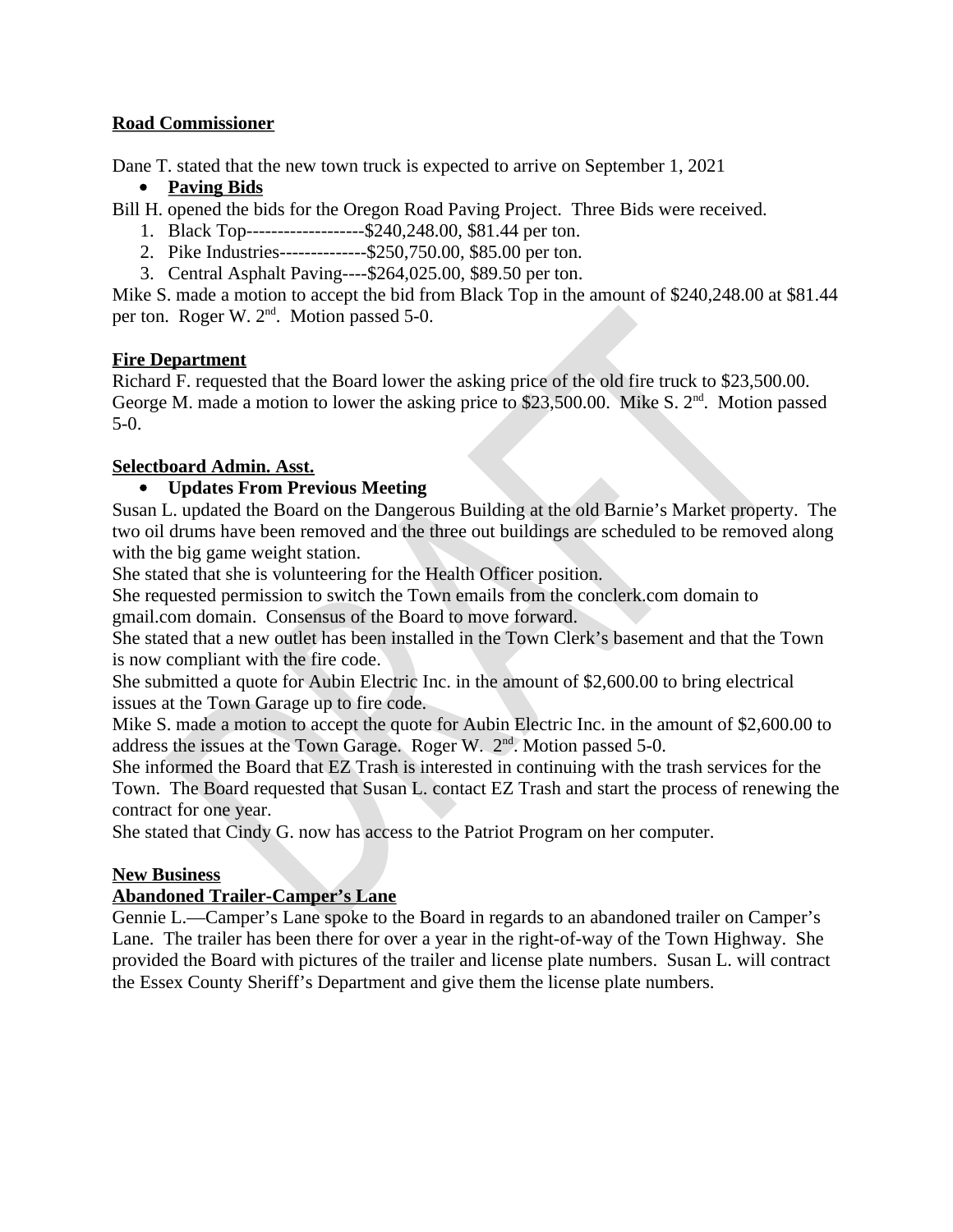## **Setting the Tax Rate**

The 2021 Tax Rate information was presented to the Board for review. Mike S. made a motion the set the Municipal Tax Rate at 0.7857 and the Local Agreement Tax Rate at 0.0047. Shannon C. 2<sup>nd</sup>. Motion passed 5-0. Mike S. made a motion to assess the late homestead penalty fees for 2021. Roger W. 2<sup>nd</sup>. Motion past 5-0.

Rates as set by the State: Nonhomestead 1.6412, Homestead 1.4511

Total 2021Tax Rates: Nonhomestead 2.4316, Homestead 2.2415

George M. made a motion to authorize the Town Treasurer to issue tax bills on the Board's behalf. Mike S. 2<sup>nd</sup>. Motion passed 5-0.

### **Miles Pond Pavilion Updates**

• Hiring a Project Manager Tabled until next meeting

## **Ordinance Update**

Tabled until a future date

#### **Appointments**

- Panning/Zoning Board Member
- Health Officer

George M. made a motion to appoint Dale Urie to the Planning/Zoning Board for a three year term. Mike S. 2<sup>nd</sup>. Motion passed 5-0.

Mike S. made a motion to appoint Susan LaMadeleine as the Health Officer for a three year term. Shannon C.  $2<sup>nd</sup>$ . Motion passed 5-0.

### **Grant Administrator**

The Board requested that Susan L. do some research concerning consulting firms to handle Grants for the Town.

### **EZ Trash**

Was covered under Selectboard Administrative Assistant

### **Other**

**Executive Session:** If discussion warrant, and the Board so votes, some items may be held in **Executive Session. None** 

# **Adjournment**

Mike S. made a motion to adjourn at 7:32pm. George M. 2<sup>nd</sup>. Motion passed 5-0.